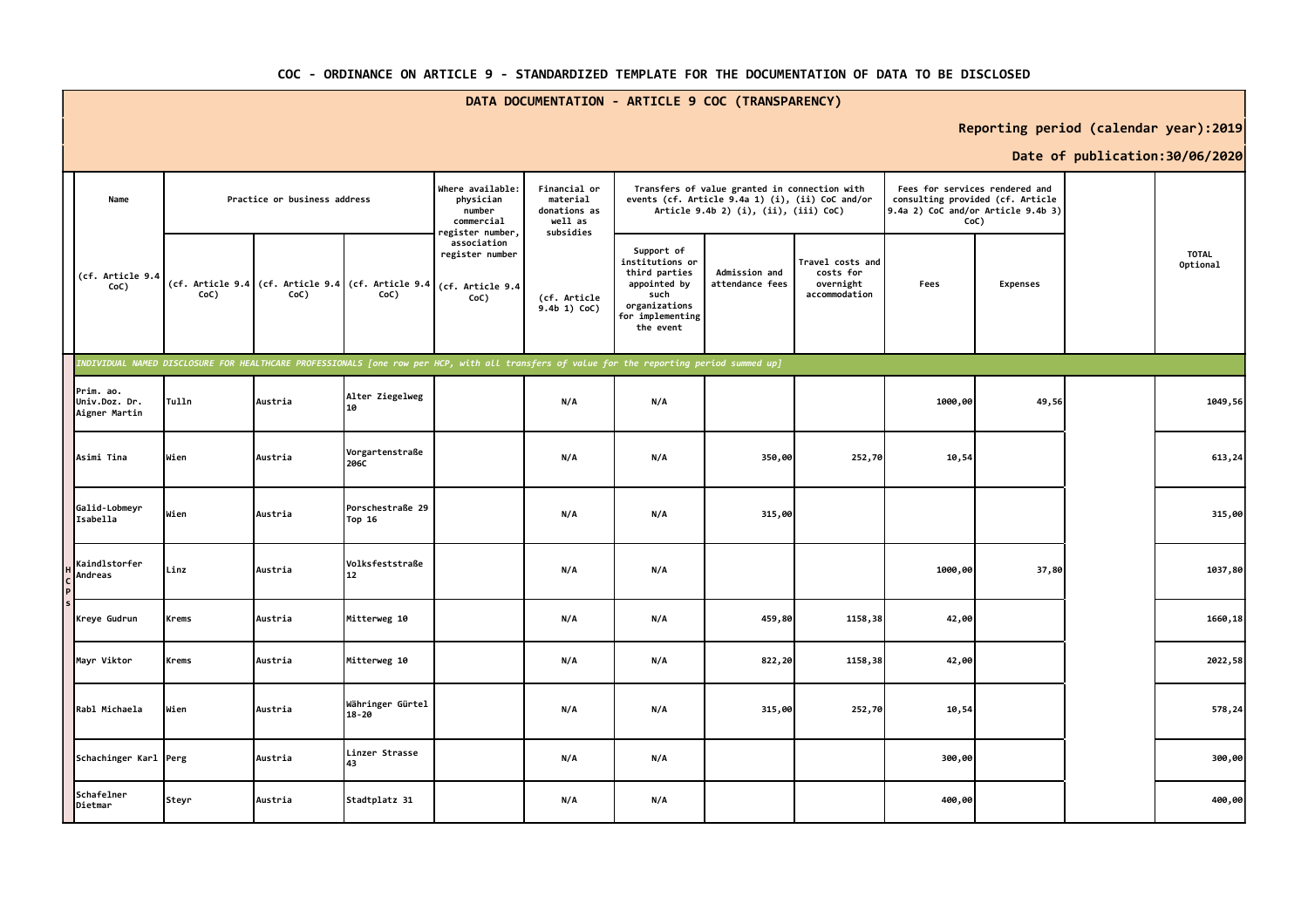|                                                                             | Practice or business address<br>Name                                                                                                       |             |         | Where available:<br>Financial or<br>material<br>physician<br>number<br>donations as<br>well as<br>commercial<br>subsidies<br>register number, |                                                             |                                | Transfers of value granted in connection with<br>events (cf. Article 9.4a 1) (i), (ii) CoC and/or<br>Article 9.4b 2) (i), (ii), (iii) CoC) |                                         |                                                             | Fees for services rendered and<br>consulting provided (cf. Article<br>9.4a 2) CoC and/or Article 9.4b 3)<br>CoC) |                 |                          |
|-----------------------------------------------------------------------------|--------------------------------------------------------------------------------------------------------------------------------------------|-------------|---------|-----------------------------------------------------------------------------------------------------------------------------------------------|-------------------------------------------------------------|--------------------------------|--------------------------------------------------------------------------------------------------------------------------------------------|-----------------------------------------|-------------------------------------------------------------|------------------------------------------------------------------------------------------------------------------|-----------------|--------------------------|
|                                                                             | (cf. Article 9.4<br>CoC)                                                                                                                   | CoC)        | CoC)    | (cf. Article 9.4 (cf. Article 9.4 (cf. Article 9.4<br>CoC)                                                                                    | association<br>register number<br>(cf. Article 9.4)<br>CoC) | (cf. Article<br>$9.4b$ 1) CoC) | Support of<br>institutions or<br>third parties<br>appointed by<br>such<br>organizations<br>for implementing<br>the event                   | <b>Admission and</b><br>attendance fees | Travel costs and<br>costs for<br>overnight<br>accommodation | Fees                                                                                                             | <b>Expenses</b> | <b>TOTAL</b><br>Optional |
|                                                                             | INDIVIDUAL NAMED DISCLOSURE FOR HEALTHCARE PROFESSIONALS [one row per HCP, with all transfers of value for the reporting period summed up] |             |         |                                                                                                                                               |                                                             |                                |                                                                                                                                            |                                         |                                                             |                                                                                                                  |                 |                          |
|                                                                             | Wimmer-Horvath<br>Christine                                                                                                                | Vöcklabruck | Austria | Mühlbachgasse 7                                                                                                                               |                                                             | N/A                            | N/A                                                                                                                                        |                                         | 22,70                                                       |                                                                                                                  |                 | 22,70                    |
|                                                                             | H AGGREGATE DISCLOSURE FOR HEALTHCARE PROFESSIONALS                                                                                        |             |         |                                                                                                                                               |                                                             |                                |                                                                                                                                            |                                         |                                                             |                                                                                                                  |                 |                          |
| Total amount<br>Total number of recipients of transfers of value by subtype |                                                                                                                                            |             |         |                                                                                                                                               | N/A                                                         | N/A                            | 13310,80                                                                                                                                   | 28858,96                                | 41401,50                                                    | 2617,44                                                                                                          | 86188,70        |                          |
|                                                                             |                                                                                                                                            |             |         |                                                                                                                                               | N/A                                                         | N/A                            | 34                                                                                                                                         | 29                                      | 25                                                          |                                                                                                                  | 53              |                          |
|                                                                             | % of total transfers of value to all HCP recipients by subtype                                                                             |             |         |                                                                                                                                               |                                                             | N/A                            | N/A                                                                                                                                        | 87,18                                   | 85,29                                                       | 75,76                                                                                                            | 75,00           | N/A                      |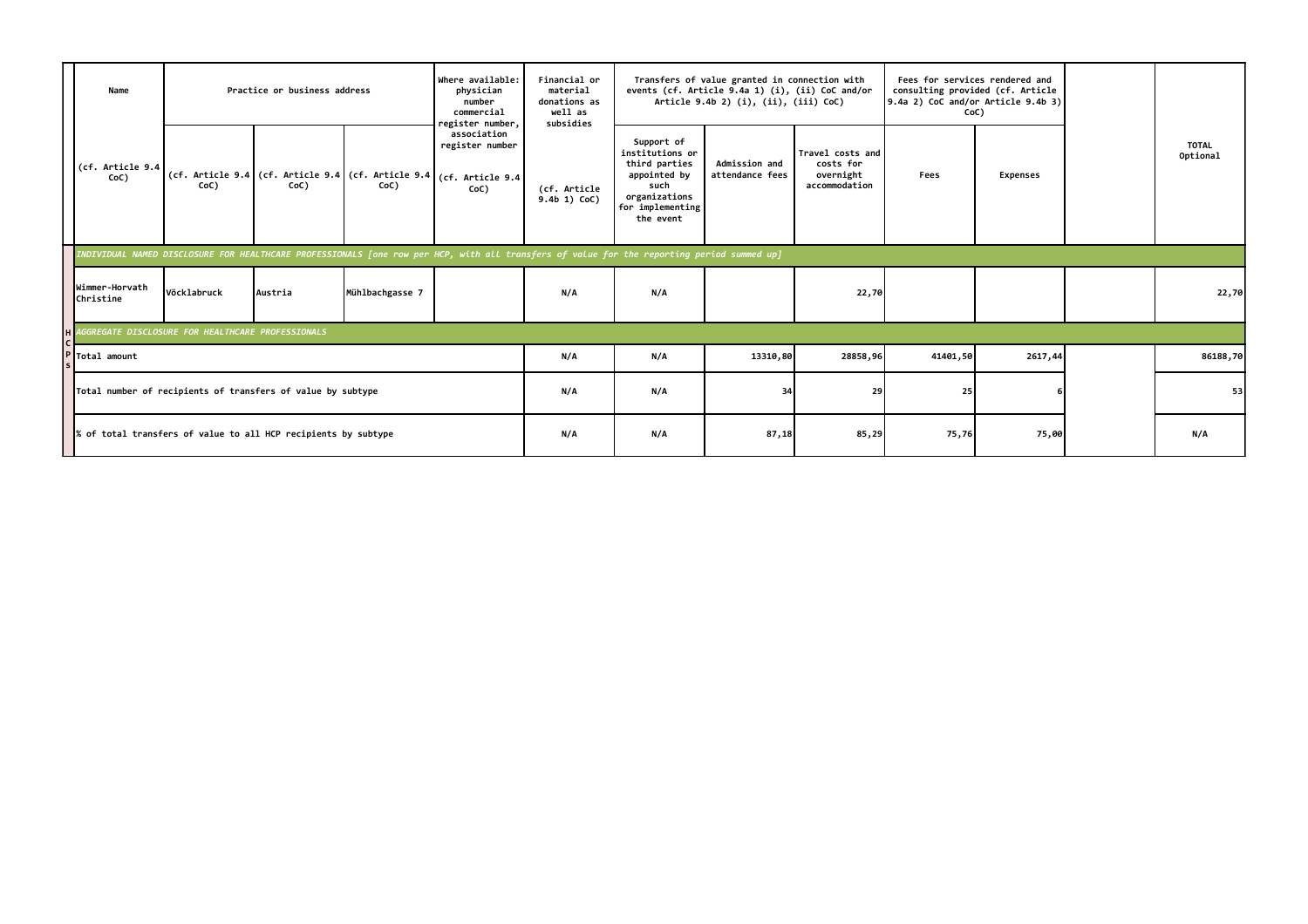| Name                                                                                   | Practice or business address |         |                                                            | Where available:<br>physician<br>number<br>commercial<br>egister number,                                                                  | Financial or<br>material<br>donations as<br>well as<br>subsidies |                                                                                                                          | Transfers of value granted in connection with<br>events (cf. Article 9.4a 1) (i), (ii) CoC and/or<br>Article 9.4b 2) (i), (ii), (iii) CoC) |                                                             | Fees for services rendered and<br>consulting provided (cf. Article<br>9.4a 2) CoC and/or Article 9.4b 3)<br>CoC) |                 |  |                          |
|----------------------------------------------------------------------------------------|------------------------------|---------|------------------------------------------------------------|-------------------------------------------------------------------------------------------------------------------------------------------|------------------------------------------------------------------|--------------------------------------------------------------------------------------------------------------------------|--------------------------------------------------------------------------------------------------------------------------------------------|-------------------------------------------------------------|------------------------------------------------------------------------------------------------------------------|-----------------|--|--------------------------|
| (cf. Article 9.4<br>CoC)                                                               | CoC)                         | CoC)    | (cf. Article 9.4 (cf. Article 9.4 (cf. Article 9.4<br>CoC) | association<br>register number<br>(cf. Article 9.4<br>CoC)                                                                                | (cf. Article<br>9.4b 1) CoC)                                     | Support of<br>institutions or<br>third parties<br>appointed by<br>such<br>organizations<br>for implementing<br>the event | Admission and<br>attendance fees                                                                                                           | Travel costs and<br>costs for<br>overnight<br>accommodation | Fees                                                                                                             | <b>Expenses</b> |  | <b>TOTAL</b><br>Optional |
|                                                                                        |                              |         |                                                            | INDIVIDUAL NAMED DISCLOSURE FOR HEALTHCARE INSTITUTIONS [one row per HCI, with all transfers of value for the reporting period summed up] |                                                                  |                                                                                                                          |                                                                                                                                            |                                                             |                                                                                                                  |                 |  |                          |
| AGO Austria                                                                            | Wien                         | Austria | Frankgasse 8                                               |                                                                                                                                           |                                                                  | 850,00                                                                                                                   |                                                                                                                                            |                                                             |                                                                                                                  |                 |  | 850,00                   |
| Anton-Proksch-In<br>stitut Kalksburg                                                   | Wien, Liesing                | Austria | Gräfin-Zichy-Str<br>aße 6                                  |                                                                                                                                           |                                                                  | 2750,00                                                                                                                  |                                                                                                                                            |                                                             |                                                                                                                  |                 |  | 2750,00                  |
| ARGE der steir.<br>Lungenfachärzte                                                     | Graz                         | Austria | Sankt Peter<br>Hauptstraße<br>35d/2/1                      |                                                                                                                                           |                                                                  | 800,00                                                                                                                   |                                                                                                                                            |                                                             |                                                                                                                  |                 |  | 800,00                   |
| Ärztekammer für<br>Tirol                                                               | Innsbruck                    | Austria | Anichstraße 7/4                                            |                                                                                                                                           |                                                                  | 1000,00                                                                                                                  |                                                                                                                                            |                                                             |                                                                                                                  |                 |  | 1000,00                  |
| Forum für<br>Medizinische<br>Fortbildung                                               | Baden bei Wien               | Austria | Kaiser Franz<br>Joseph-Ring<br>16/Top <sub>8</sub>         |                                                                                                                                           |                                                                  | 1200,00                                                                                                                  |                                                                                                                                            |                                                             |                                                                                                                  |                 |  | 1200,00                  |
| Frauen- und<br>Brustkrebshilfe<br>Ιö.                                                  | Graz                         | Austria | Sackstraße 26                                              |                                                                                                                                           | 500,00                                                           |                                                                                                                          |                                                                                                                                            |                                                             |                                                                                                                  |                 |  | 500,00                   |
| Karl Landsteiner<br>Gesellschaft                                                       | Krems                        | Austria | Mitterweg 10                                               |                                                                                                                                           |                                                                  | 1000,00                                                                                                                  |                                                                                                                                            |                                                             |                                                                                                                  |                 |  | 1000,00                  |
| Karl Landsteiner<br>Institut f<br>Diagnostik und<br>Therapie in der<br>Frauenheilkunde | Mauerbach                    | Austria | Allhangstraße<br>32A                                       |                                                                                                                                           |                                                                  | 2000,00                                                                                                                  |                                                                                                                                            |                                                             |                                                                                                                  |                 |  | 2000,00                  |
| LKH Salzburg -<br>Gesellschaft für<br>Psychosomatik                                    | Salzburg                     | Austria | Müllner<br>Hauptstraße 48<br>z.Hd. Hr. Mag.<br>Rathner S.  |                                                                                                                                           |                                                                  | 1200,00                                                                                                                  |                                                                                                                                            |                                                             |                                                                                                                  |                 |  | 1200,00                  |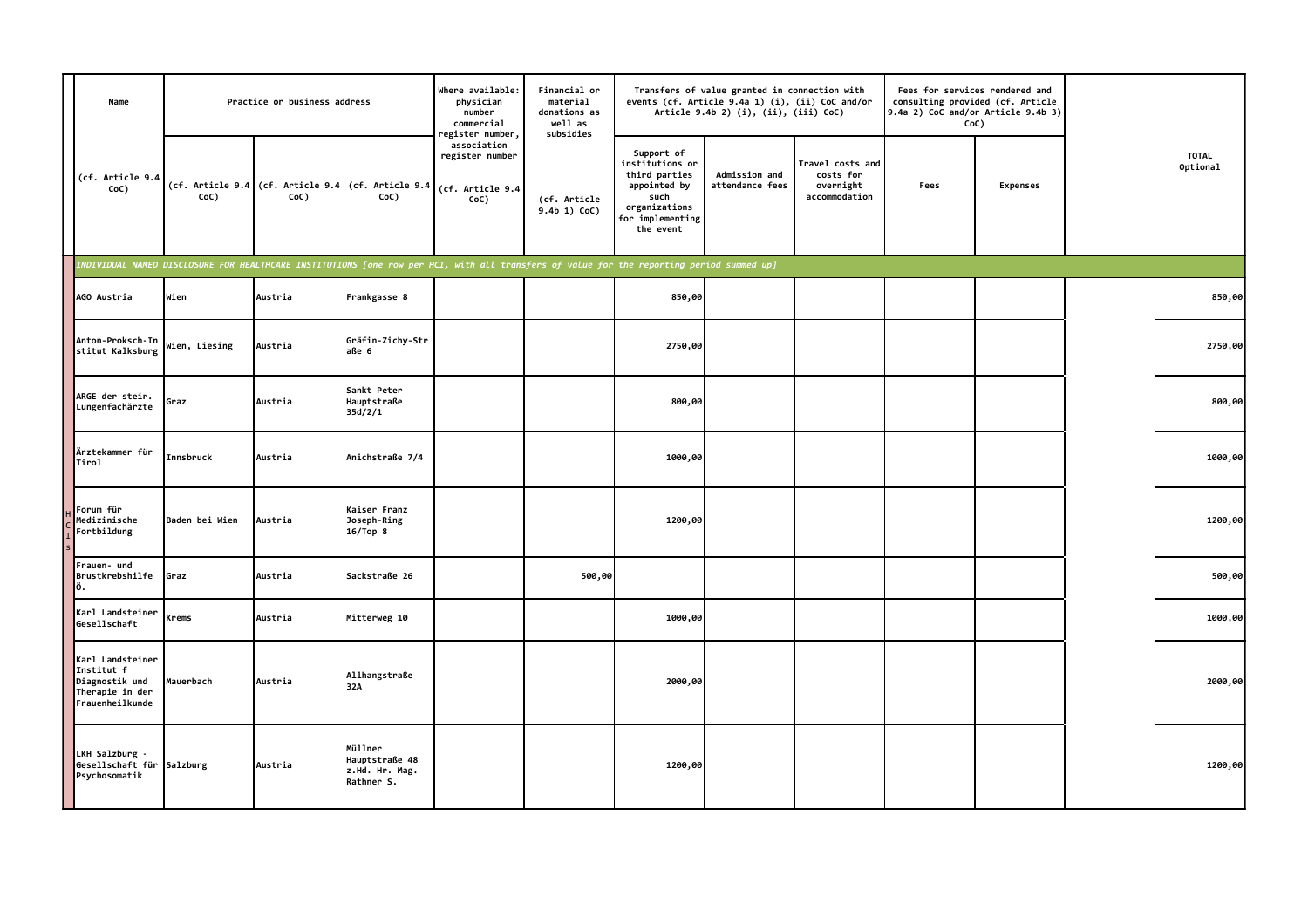| Name                                                                              | Practice or business address              |         |                                                            | Where available:<br>physician<br>number<br>commercial<br>egister number,                                                                  | Financial or<br>material<br>donations as<br>well as<br>subsidies |                                                                                                                          | Transfers of value granted in connection with<br>events (cf. Article 9.4a 1) (i), (ii) CoC and/or<br>Article 9.4b 2) (i), (ii), (iii) CoC) |                                                             | Fees for services rendered and<br>consulting provided (cf. Article<br>$9.4a$ 2) CoC and/or Article $9.4b$ 3)<br>CoC) |                 |  |                          |
|-----------------------------------------------------------------------------------|-------------------------------------------|---------|------------------------------------------------------------|-------------------------------------------------------------------------------------------------------------------------------------------|------------------------------------------------------------------|--------------------------------------------------------------------------------------------------------------------------|--------------------------------------------------------------------------------------------------------------------------------------------|-------------------------------------------------------------|----------------------------------------------------------------------------------------------------------------------|-----------------|--|--------------------------|
| (cf. Article 9.4<br>CoC)                                                          | CoC)                                      | CoC)    | (cf. Article 9.4 (cf. Article 9.4 (cf. Article 9.4<br>CoC) | association<br>register number<br>(cf. Article 9.4<br>CoC)                                                                                | (cf. Article<br>9.4b 1) CoC)                                     | Support of<br>institutions or<br>third parties<br>appointed by<br>such<br>organizations<br>for implementing<br>the event | Admission and<br>attendance fees                                                                                                           | Travel costs and<br>costs for<br>overnight<br>accommodation | Fees                                                                                                                 | <b>Expenses</b> |  | <b>TOTAL</b><br>Optional |
|                                                                                   |                                           |         |                                                            | INDIVIDUAL NAMED DISCLOSURE FOR HEALTHCARE INSTITUTIONS [one row per HCI, with all transfers of value for the reporting period summed up] |                                                                  |                                                                                                                          |                                                                                                                                            |                                                             |                                                                                                                      |                 |  |                          |
| LKH-Univ.<br>Klinikum Graz -<br>Univ.Kl.f.Psychi<br>atrie u.Psychoth              | Graz                                      | Austria | Auenbruggerplatz<br>31                                     |                                                                                                                                           |                                                                  | 300,00                                                                                                                   |                                                                                                                                            |                                                             |                                                                                                                      |                 |  | 300,00                   |
| Ludwig Boltzmann Saalfelden am<br>Institut                                        | Steinernen M                              | Austria | Thorer Straße 26<br>im Rehazentrum<br>Saalfelden           |                                                                                                                                           |                                                                  | 500,00                                                                                                                   |                                                                                                                                            |                                                             |                                                                                                                      |                 |  | 500,00                   |
| Medizinische<br>Universität<br>Innsbr. -<br>Sektion<br>f.Hygiene<br>u.Med.Mikrob. | Innsbruck                                 | Austria | Schöpfstraße<br>41/3                                       |                                                                                                                                           |                                                                  | 1000,00                                                                                                                  |                                                                                                                                            |                                                             |                                                                                                                      |                 |  | 1000,00                  |
| Medizinische<br>Universität<br>Innsbruck                                          | Innsbruck                                 | Austria | Anichstraße 35                                             |                                                                                                                                           |                                                                  | 1400,00                                                                                                                  |                                                                                                                                            |                                                             |                                                                                                                      |                 |  | 1400,00                  |
| OeGHO Akademie<br>für Aus-und<br>Fortbildung GmbH                                 | Wien                                      | Austria | Am Belvedere 8                                             |                                                                                                                                           |                                                                  | 3983,28                                                                                                                  |                                                                                                                                            |                                                             |                                                                                                                      |                 |  | 3983,28                  |
| OESG - Österr.<br>. - Vorstand                                                    | Schmerzgesellsch Wien, Alsergrund Austria |         | Liechtensteinstr<br>aße 46a                                |                                                                                                                                           |                                                                  | 3817,00                                                                                                                  |                                                                                                                                            |                                                             |                                                                                                                      |                 |  | 3817,00                  |
| ÖGHMP                                                                             | Wien                                      | Austria | Freyung 6                                                  |                                                                                                                                           |                                                                  | 1200,00                                                                                                                  |                                                                                                                                            |                                                             |                                                                                                                      |                 |  | 1200,00                  |
| ÖGPP                                                                              | Wien, Penzing                             | Austria | Molischgasse 11,<br><b>R01</b>                             |                                                                                                                                           |                                                                  | 3600,00                                                                                                                  |                                                                                                                                            |                                                             |                                                                                                                      |                 |  | 3600,00                  |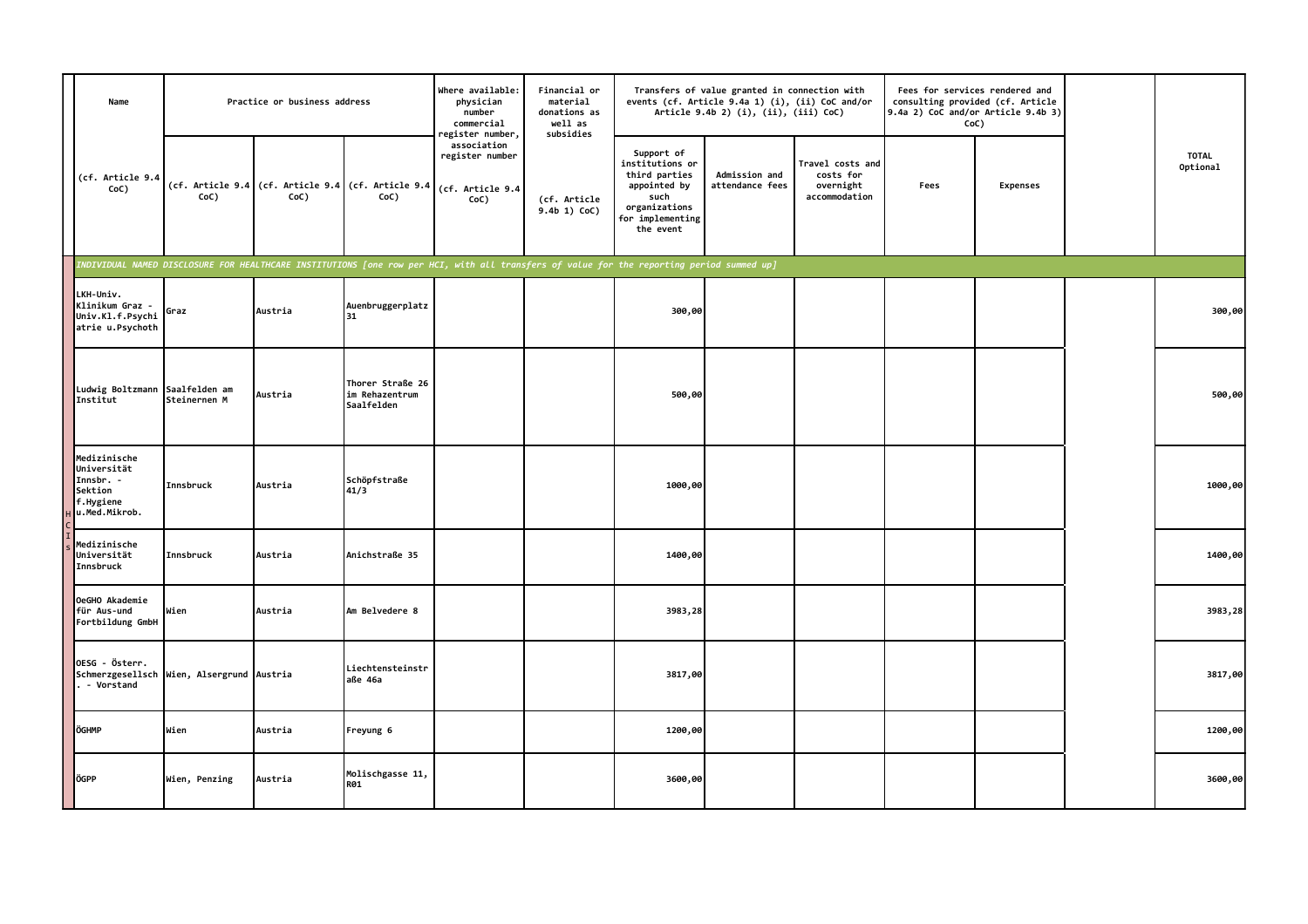| Name                                     |                          | Practice or business address |                                                                             | Where available:<br>physician<br>number<br>commercial<br>register number,                                                                 | Financial or<br>material<br>donations as<br>well as<br>subsidies |                                                                                                                          | Transfers of value granted in connection with<br>events (cf. Article 9.4a 1) (i), (ii) CoC and/or<br>Article 9.4b 2) (i), (ii), (iii) CoC) |                                                             | $9.4a$ 2) CoC and/or Article $9.4b$ 3)<br>CoC) | Fees for services rendered and<br>consulting provided (cf. Article |  |                          |
|------------------------------------------|--------------------------|------------------------------|-----------------------------------------------------------------------------|-------------------------------------------------------------------------------------------------------------------------------------------|------------------------------------------------------------------|--------------------------------------------------------------------------------------------------------------------------|--------------------------------------------------------------------------------------------------------------------------------------------|-------------------------------------------------------------|------------------------------------------------|--------------------------------------------------------------------|--|--------------------------|
| (cf. Article 9.4<br>CoC)                 | CoC)                     | CoC)                         | (cf. Article 9.4 (cf. Article 9.4 (cf. Article 9.4 (cf. Article 9.4<br>CoC) | association<br>register number<br>CoC)                                                                                                    | (cf. Article<br>$9.4b$ 1) CoC)                                   | Support of<br>institutions or<br>third parties<br>appointed by<br>such<br>organizations<br>for implementing<br>the event | Admission and<br>attendance fees                                                                                                           | Travel costs and<br>costs for<br>overnight<br>accommodation | Fees                                           | <b>Expenses</b>                                                    |  | <b>TOTAL</b><br>Optional |
|                                          |                          |                              |                                                                             | INDIVIDUAL NAMED DISCLOSURE FOR HEALTHCARE INSTITUTIONS [one row per HCI, with all transfers of value for the reporting period summed up] |                                                                  |                                                                                                                          |                                                                                                                                            |                                                             |                                                |                                                                    |  |                          |
| Österr.Gesellsch<br>.f.Sozialpsych.      | Wien,<br>Landstrasse     | Austria                      | Ungargasse<br>71/3/6                                                        |                                                                                                                                           |                                                                  | 1200,00                                                                                                                  |                                                                                                                                            |                                                             |                                                |                                                                    |  | 1200,00                  |
| Österreichische<br>Apothekerkammer       | Wien                     | Austria                      | Spitalgasse 31                                                              |                                                                                                                                           |                                                                  | 1800,00                                                                                                                  |                                                                                                                                            |                                                             |                                                |                                                                    |  | 1800,00                  |
| Otto Wagner<br>Spital                    | Wien                     | Austria                      | Baumgartner Höhe                                                            |                                                                                                                                           |                                                                  | 500,00                                                                                                                   |                                                                                                                                            |                                                             |                                                |                                                                    |  | 500,00                   |
| pro mente<br>Oberösterreich              | Linz, Donau              | Austria                      | Lonstorferplatz                                                             |                                                                                                                                           |                                                                  | 1650,00                                                                                                                  |                                                                                                                                            |                                                             |                                                |                                                                    |  | 1650,00                  |
| SALK -<br>Zentr.f.Krankenh<br>aushygiene | Salzburg                 | Austria                      | Müllner<br>Hauptstraße 48                                                   |                                                                                                                                           |                                                                  | 1100,00                                                                                                                  |                                                                                                                                            |                                                             |                                                |                                                                    |  | 1100,00                  |
| Seggauer<br>Fortbildungstage             | Graz                     | Austria                      | Merangasse<br>29/7/29                                                       |                                                                                                                                           |                                                                  | 650,00                                                                                                                   |                                                                                                                                            |                                                             |                                                |                                                                    |  | 650,00                   |
| Verein Onkologie<br>Kärnten              | Klagenfurt               | Austria                      | Lönsweg 3                                                                   |                                                                                                                                           |                                                                  | 2500,00                                                                                                                  |                                                                                                                                            |                                                             |                                                |                                                                    |  | 2500,00                  |
| vgam                                     | <b>Bregenz</b>           | Austria                      | Kornmarktstraße                                                             |                                                                                                                                           |                                                                  | 750,00                                                                                                                   |                                                                                                                                            |                                                             |                                                |                                                                    |  | 750,00                   |
| Wiener<br>Med.Akademie<br>f.Fortbild.    | Wien, Alsergrund Austria |                              | Alser Straße 4                                                              |                                                                                                                                           |                                                                  | 5760,00                                                                                                                  |                                                                                                                                            |                                                             |                                                |                                                                    |  | 5760,00                  |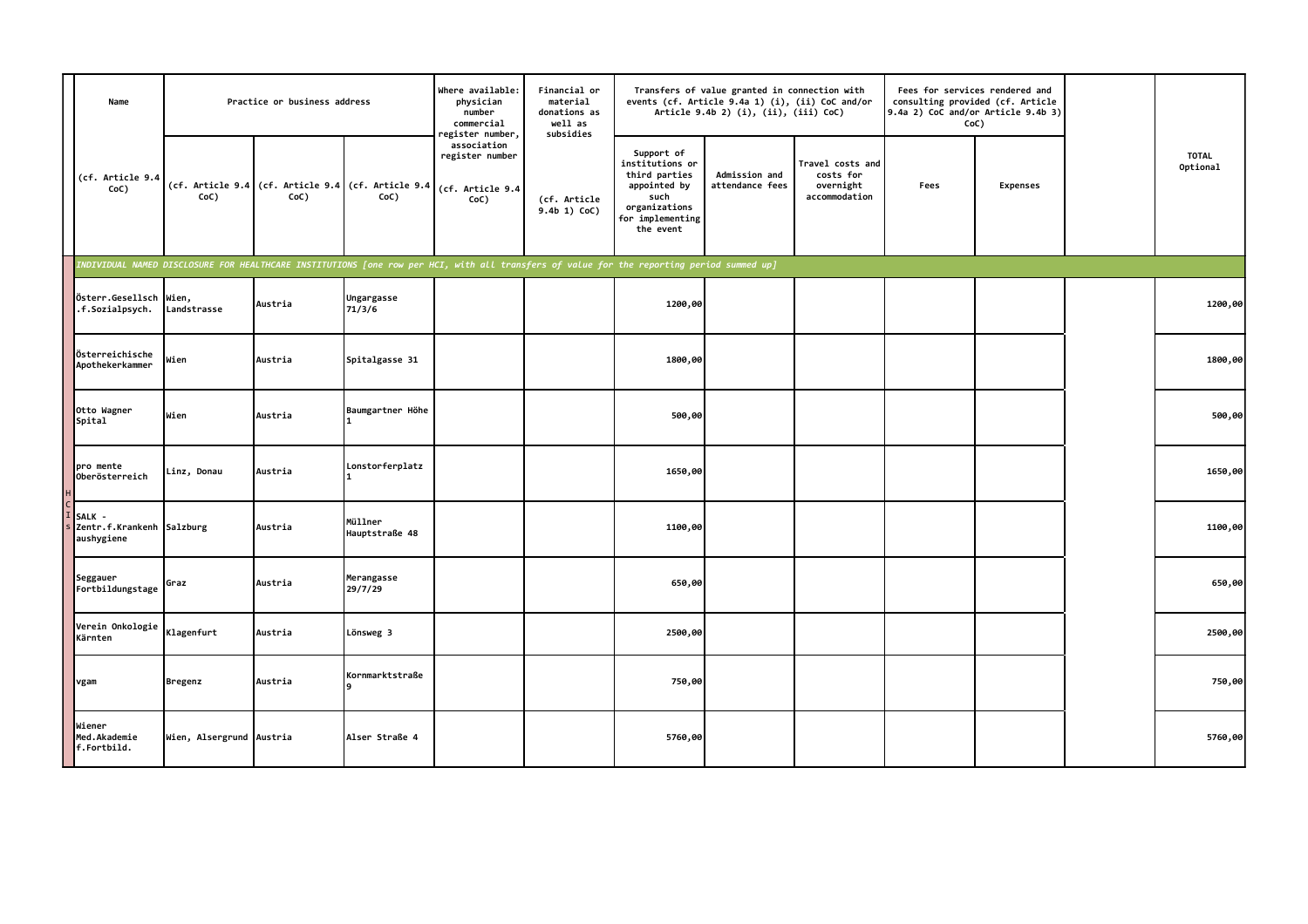|  | Name                                                                                                                                                             |                                                  | Practice or business address |                                                                                                                                           | Where available:<br>Financial or<br>physician<br>material<br>donations as<br>number<br>well as<br>commercial<br>register number,<br>subsidies |                                |                                                                                                                          | Transfers of value granted in connection with<br>events (cf. Article 9.4a 1) (i), (ii) CoC and/or<br>Article 9.4b 2) (i), (ii), (iii) CoC) |                                                             |      | Fees for services rendered and<br>consulting provided (cf. Article<br>$9.4a$ 2) CoC and/or Article $9.4b$ 3)<br>CoC) |                          |
|--|------------------------------------------------------------------------------------------------------------------------------------------------------------------|--------------------------------------------------|------------------------------|-------------------------------------------------------------------------------------------------------------------------------------------|-----------------------------------------------------------------------------------------------------------------------------------------------|--------------------------------|--------------------------------------------------------------------------------------------------------------------------|--------------------------------------------------------------------------------------------------------------------------------------------|-------------------------------------------------------------|------|----------------------------------------------------------------------------------------------------------------------|--------------------------|
|  | (cf. Article 9.4<br>CoC)                                                                                                                                         | CoC)                                             | CoC)                         | CoC)                                                                                                                                      | association<br>register number<br>(cf. Article 9.4 (cf. Article 9.4 (cf. Article 9.4 (cf. Article 9.4)<br>CoC)                                | (cf. Article<br>$9.4b$ 1) CoC) | Support of<br>institutions or<br>third parties<br>appointed by<br>such<br>organizations<br>for implementing<br>the event | <b>Admission and</b><br>attendance fees                                                                                                    | Travel costs and<br>costs for<br>overnight<br>accommodation | Fees | <b>Expenses</b>                                                                                                      | <b>TOTAL</b><br>Optional |
|  |                                                                                                                                                                  |                                                  |                              | INDIVIDUAL NAMED DISCLOSURE FOR HEALTHCARE INSTITUTIONS [one row per HCI, with all transfers of value for the reporting period summed up] |                                                                                                                                               |                                |                                                                                                                          |                                                                                                                                            |                                                             |      |                                                                                                                      |                          |
|  |                                                                                                                                                                  | AGGREGATE DISCLOSURE FOR HEALTHCARE INSTITUTIONS |                              |                                                                                                                                           |                                                                                                                                               |                                |                                                                                                                          |                                                                                                                                            |                                                             |      |                                                                                                                      |                          |
|  | $\mathsf{u}$ Total amount<br>s Total number of recipients of transfers of value by subtype<br>$\ %$ of total transfers of value to all HCI recipients by subtype |                                                  |                              |                                                                                                                                           |                                                                                                                                               |                                | 3500,00                                                                                                                  |                                                                                                                                            |                                                             |      |                                                                                                                      | 3500,00                  |
|  |                                                                                                                                                                  |                                                  |                              |                                                                                                                                           |                                                                                                                                               |                                |                                                                                                                          |                                                                                                                                            |                                                             |      |                                                                                                                      |                          |
|  |                                                                                                                                                                  |                                                  |                              |                                                                                                                                           |                                                                                                                                               |                                | 7,41                                                                                                                     |                                                                                                                                            |                                                             |      |                                                                                                                      | N/A                      |